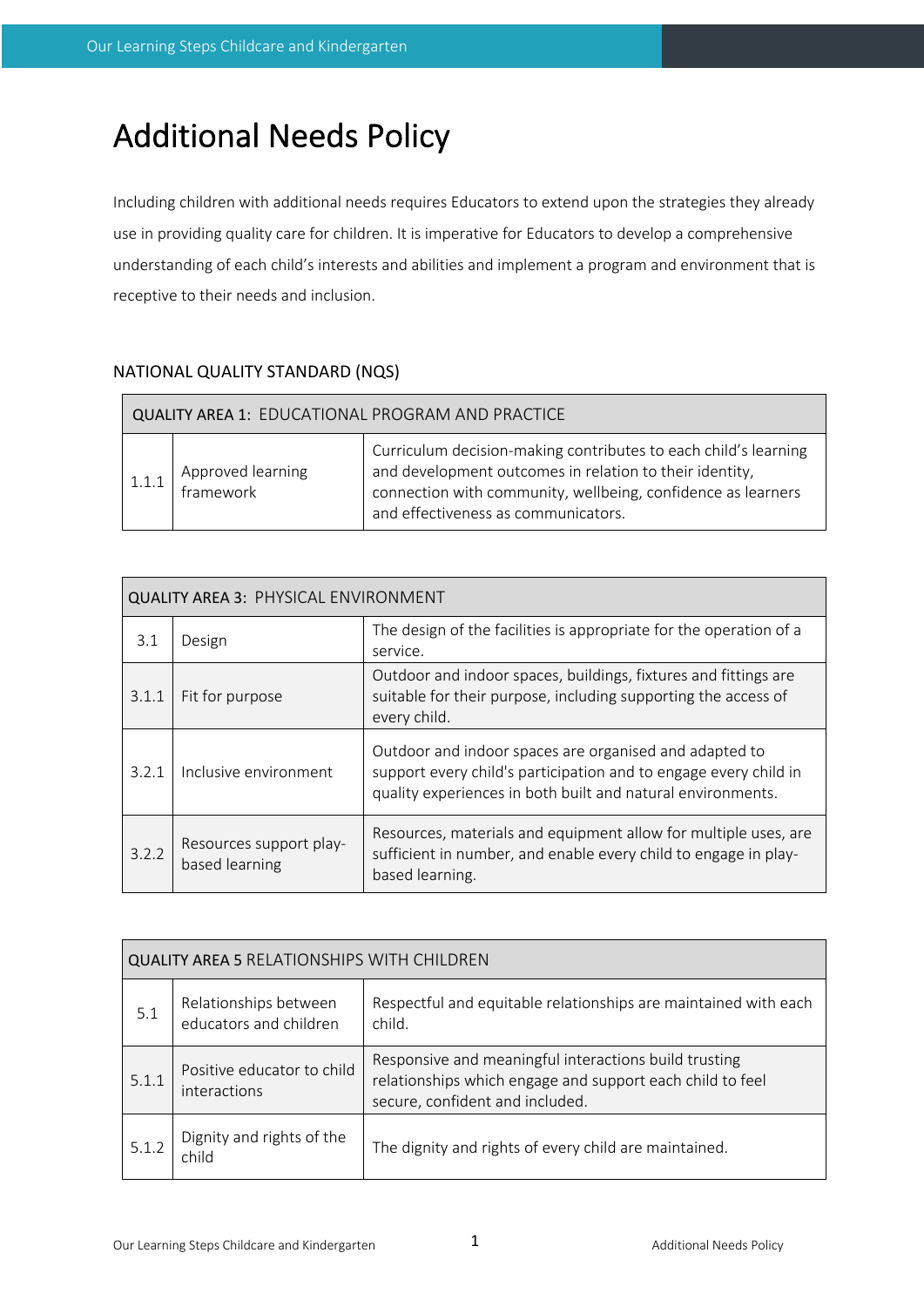| <b>QUALITY AREA 6 COLLABORATIVE PARTNERSHIPS WITH FAMILIES AND COMMUNITIES</b> |                                           |                                                                                                                                                              |
|--------------------------------------------------------------------------------|-------------------------------------------|--------------------------------------------------------------------------------------------------------------------------------------------------------------|
| 6.1                                                                            | Supportive relationships<br>with families | Respectful relationships with families are developed and<br>maintained and families are supported in their parenting role.                                   |
| 6.1.1                                                                          | Engagement with the<br>service            | Families are supported from enrolment to be involved in the<br>service and contribute to service decisions.                                                  |
| 6.1.2                                                                          | Parent views are<br>respected             | The expertise, culture, values and beliefs of families are<br>respected and families share in decision-making about their<br>child's learning and wellbeing. |
| 6.2                                                                            | Collaborative<br>partnerships             | Collaborative partnerships enhance children's inclusion, learning<br>and wellbeing.                                                                          |
| 6.2.2                                                                          | Access and participation                  | Effective partnerships support children's access, inclusion and<br>participation in the program.                                                             |

| EDUCATION AND CARE SERVICES NATIONAL REGULATIONS |                            |  |
|--------------------------------------------------|----------------------------|--|
| 155                                              | Interactions with children |  |
| 156                                              | Relationships in groups    |  |
| 157                                              | Access for parents         |  |

# RELATED POLICIES

| Anti-Bias & Inclusion Policy<br>Code of Conduct Policy<br><b>Educational Program Policy</b><br>Interaction with Children, Family and Staff Policy | Orientation of New Families Policy<br>Privacy and Confidentiality Policy<br>Respect for Children Policy |
|---------------------------------------------------------------------------------------------------------------------------------------------------|---------------------------------------------------------------------------------------------------------|
|---------------------------------------------------------------------------------------------------------------------------------------------------|---------------------------------------------------------------------------------------------------------|

### PURPOSE

To be responsible for each child, irrespective of their additional needs and abilities, we aim to provide a supportive and inclusive environment that sanctions each child to fully participate in its education and care at the Service. Educators will remain encouraging, unprejudiced and supportive, ensuring that all children are treated equally and fairly and have the opportunity to grow and develop to their individual potential.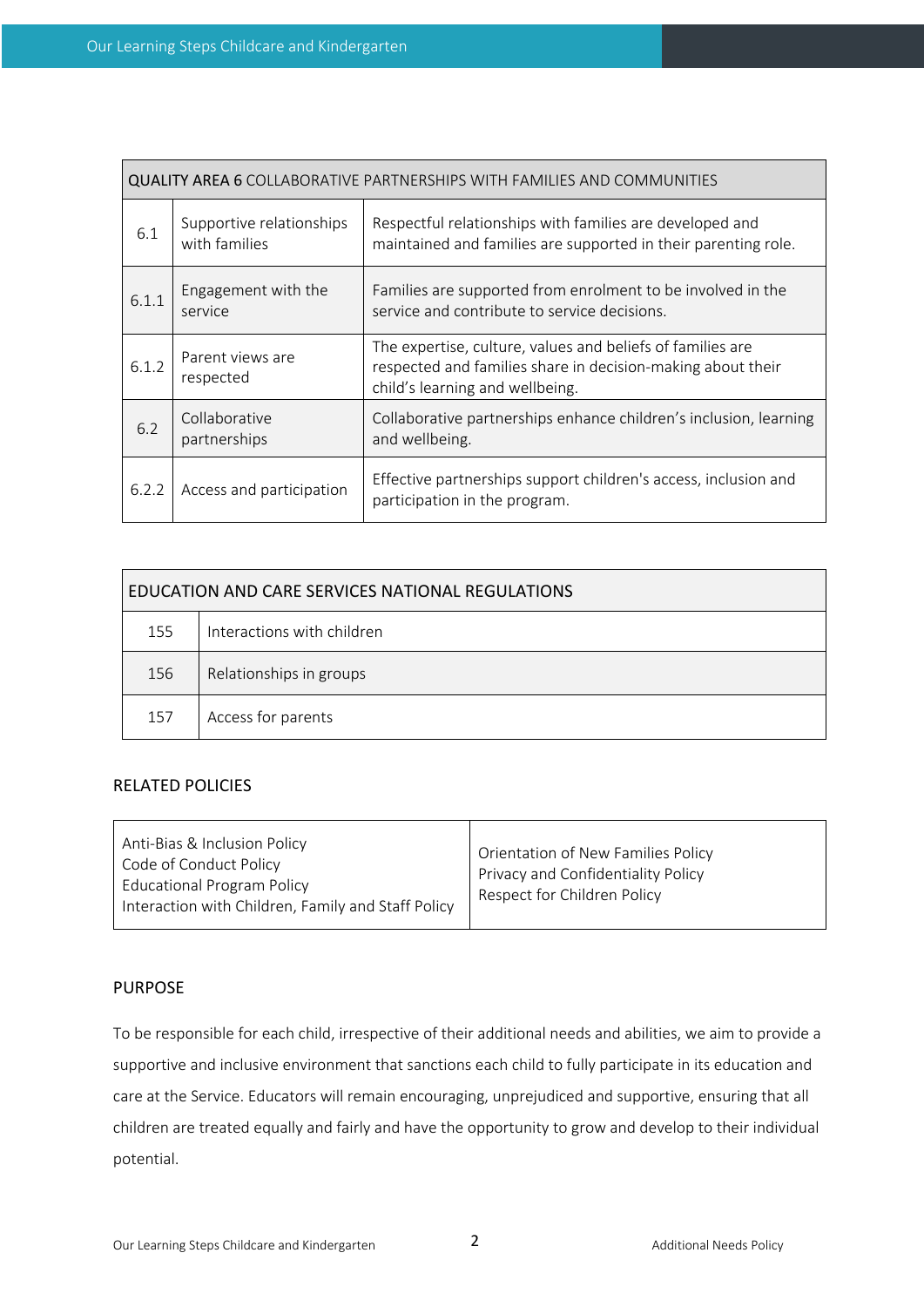#### SCOPE

This policy applies to children, families, staff, management, and visitors of the Service.

In accordance with The National Quality Standard, our Service positively responds to and welcomes children with additional needs including those who:

- Are Aboriginal or Torres Strait Islanders
- Are recent arrivals in Australia
- Have a culturally and linguistically diverse background
- Live in isolated geographic locations
- Are experiencing difficult family circumstances or stress
- Are at risk of abuse or neglect
- Are experiencing language and communication difficulties
- Have a diagnosed disability—physical, sensory, intellectual, or autism spectrum disorder
- Have a medical or health condition
- Demonstrate challenging behaviours and behavioural or psychological disorders
- Have developmental delays
- Have learning difficulties
- Are gifted or have special talents
- Have other extra support needs.

We understand that additional needs may be temporary or permanent with diverse origins, which require different responses. Supporting children with additional needs enables them to participate and feel included; this also helps promote their strengths and may reduce their risk of developing mental health difficulties. Strategies for supporting children with additional needs can differ significantly, because every child is unique.

## IMPLEMENTATION

#### Management/Nominated Supervisor will ensure

- The indoor and outdoor environment and equipment is designed or adapted to ensure access and participation for all children, supporting the inclusion of children with additional needs.
- The program and curriculum is inclusive and meets the individual needs of children with additional needs.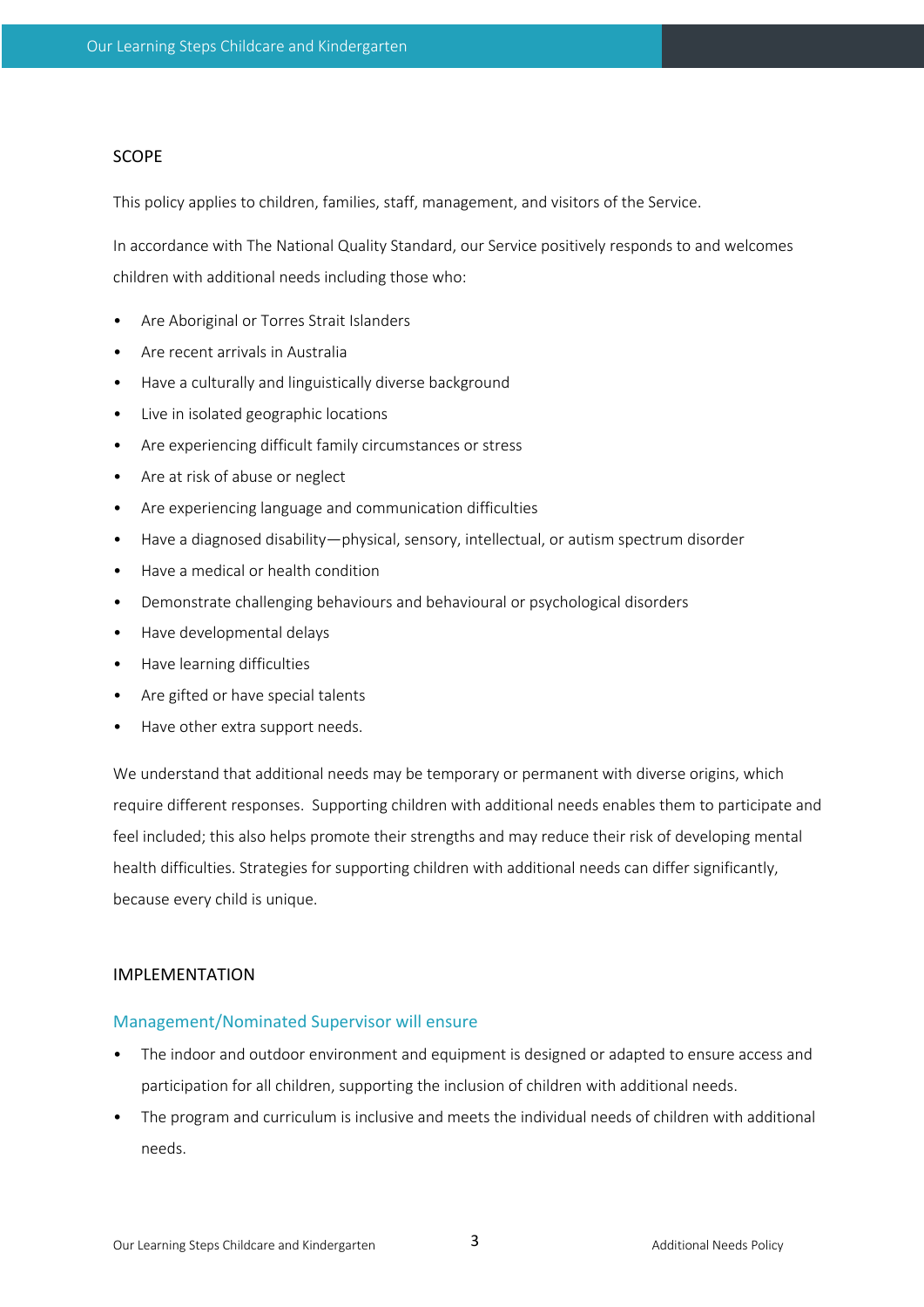- The Service works with external professionals and families to verify the educational program and learning environment is most suited to each child with additional needs, including children and families from culturally diverse backgrounds. We will keep a copy of any specific plans or instructions provided by external resource providers and professionals for children with additional needs.
- Children's sensory sensitivities to pressure, texture, smell, noise, or colour is considered within the environment.
- Children are encouraged to feel safe and secure during their education and care at the Service by developing trusting relationships with educators, other children, and the community.
- Families are encouraged to meet with the Educators who will be working with the child to ensure an understanding of the child's needs, appropriate methods for communication, and to ascertain that suitable resources and support is provided to both the family and the child.
- Support Educators through providing professional development and opportunities to network with professional agencies to ensure Educators are meeting the needs of each individual child.
- Seek assistance, training, and where possible, financial funding from inclusive support agencies to promote the development of skills in children with identified additional needs.
- Ensure privacy and confidentiality for children and families is maintained.

# Educators' will:

- Treat children equally and fairly.
- Create an inclusive program, which is adaptable and supportive of all children.
- Advocate for children's rights.
- Conduct specific observations on the individual child, outlining their interests, strengths, and developmental needs.
- Meet with families of children with additional needs to familiarise themselves with the specific communication needs of each child. Communication could include verbal and non-verbal communication skills and cues and may necessitate the use of things such as sign language, the use of images, and/or learning key words in the child's home language.
- Where required or requested, establish a means for frequent communication with parents of children with additional needs through a communication book, verbal daily information exchanges, and/or formal and informal meetings.
- Develop an Inclusion Support Plan (ISP) for each child that will be kept on file at the Service and shared with families, the child's medical practitioners and/or professional support services.
- Work with other professionals who play a role in supporting the child's development.
- Seek specific professional intervention and training in order to meet the individual child's needs.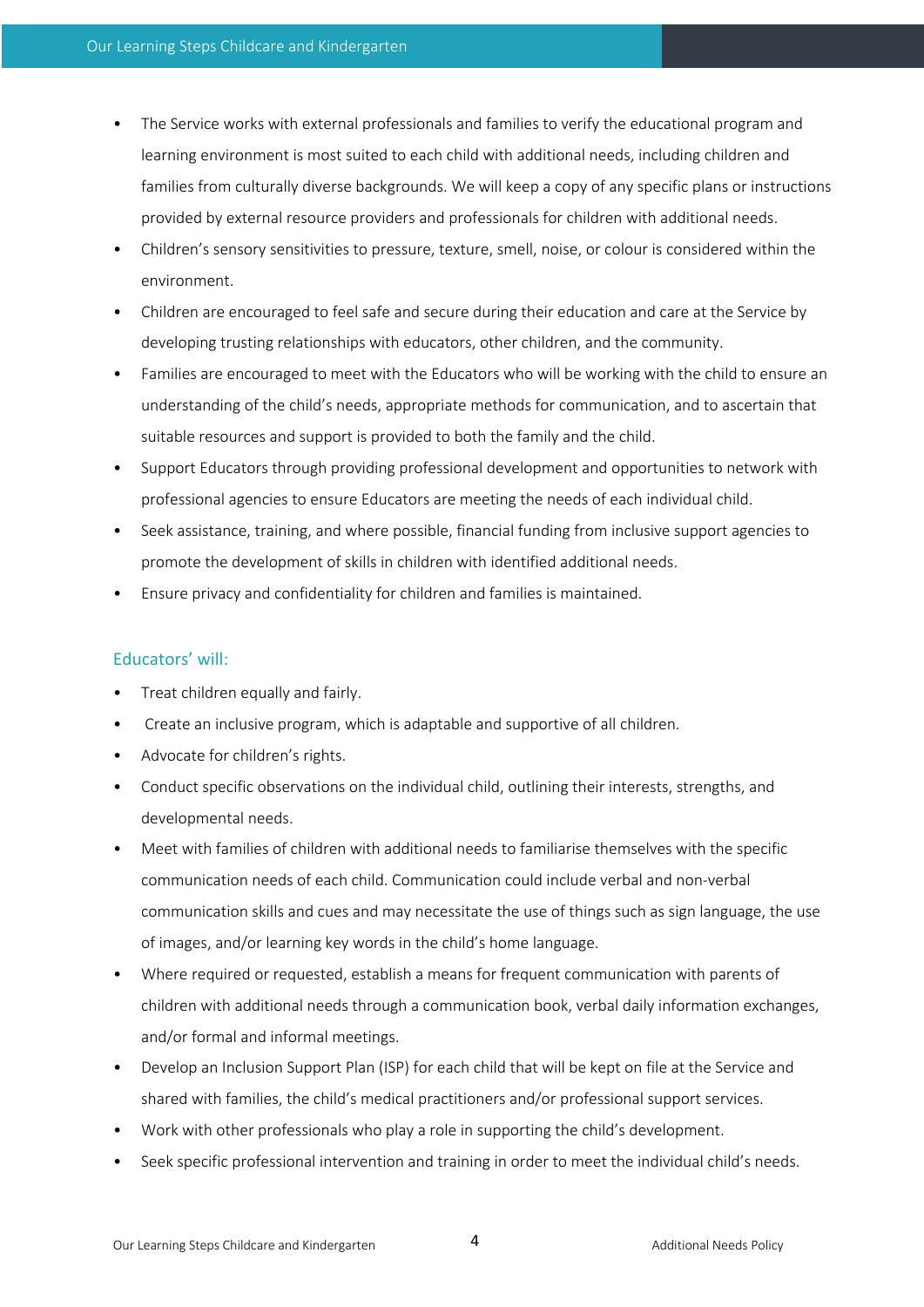- Create a flexible environment, which can be adapted to each child's needs within the Service to support the inclusion of children with additional needs.
- Implement programming experiences and activities, encouraging all children to explore and participate.
- Listen carefully to all children's concerns and discuss issues of inclusion and exclusion, and fair and unfair behaviour.
- Act as role models by displaying appropriate behaviour and language, being consistently aware of and responsive to children who may require additional support, attention, or assistance.
- Discuss a wide range of emotions, thoughts, and views constructively with the children within a supportive environment.
- Not judge or compare one child's development with another.
- Work with all families to meet children's developmental needs in order to build strengths and capabilities.
- Work collaboratively with health professionals and families together to discuss and plan to support children.
- Talk to children about differences and acceptance.
- Provide opportunities for all children to play and learn together, promoting cooperative, caring, and pro social behaviours.

### Source

Australian Children's Education & Care Quality Authority. (2014).

Belonging, Being and Becoming: The Early Years Learning Framework for Australia. (2009).

Children's Services Central. Early Identification of Children with Additional Needs. (No longer available)

Childhood Australia Code of Ethics. (2016).

Guide to the Education and Care Services National Law and the Education and Care Services National Regulations. (2017).

Guide to the National Quality Standard. (2017).

Revised National Quality Standard. (2018).